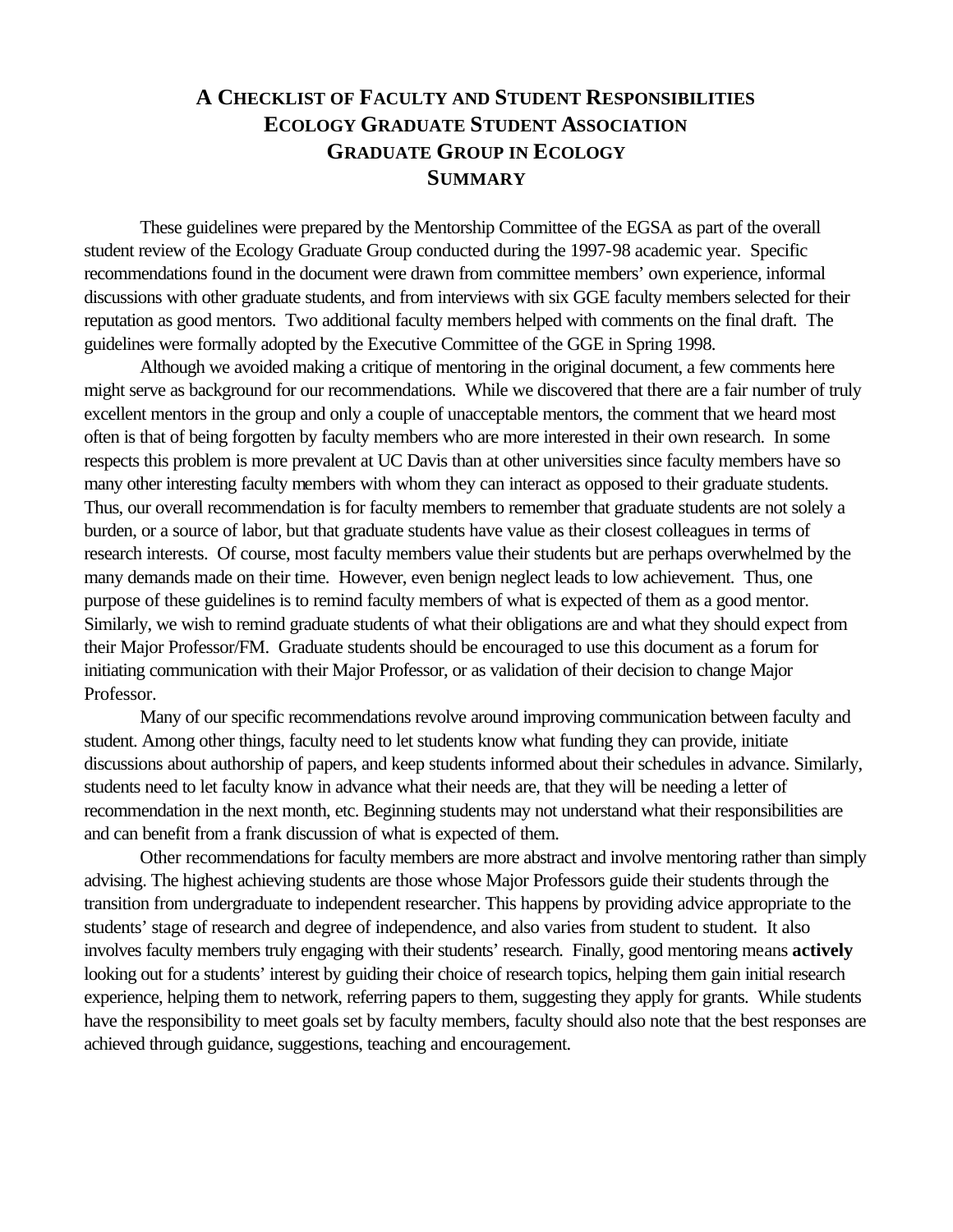# **A CHECKLIST OF FACULTY AND STUDENT RESPONSIBILITIES**

Faculty members and students are individuals and, therefore, no set of rules, suggestions, or expectations is universal. In an attempt to further an overall "culture of mentoring", we have drawn together themes that came up repeatedly in discussions with faculty members and graduate students. These are organized into two sections; graduate student expectation of faculty members, and faculty expectations of graduate students. Hopefully, these will encourage better, more productive communication and enhance facultygraduate student relations.

#### **GRADUATE STUDENT EXPECTATIONS OF FACULTY MEMBERS (FMS)**

We include three general principles of mentoring here:

- Students are here for an education. Thus, their development into good ecologists is dependent on their receiving guidance, assistance with acquiring funding for research and access to the FM's expertise and network of contacts.
- The FM should know the critical mass of students that s/he can support given the other obligations on FM's time. Advising graduate students does not always have the tangible deadlines of many of the other obligations of the FM, but graduate students need to be considered as an obligation and given a certain priority.
- In addition, it should be recognized that students have individual needs and thus, FM's should tailor their approaches to each student.

#### **Prior to Acceptance:**

Prospective students should meet not only with all potential FM's but also with their students. Prospective students should carefully consider what kind of support package is offered and those without a master's degree should plan on applying for the NSF Pre-doctoral Fellowship during their first quarter at Davis.

### **Beginning Graduate Students:**

Upon arrival at UCD, FM and student should discuss mutual expectations. Specific topics to be covered could include percentage of time spent on courses vs. research, courses to take, teaching responsibilities, time-to-degree, development of research project, current research the FM is supervising or engaged in, and availability of funding, equipment, and assistance. This is also a good opportunity for the FM to explain his or her general philosophy of mentoring. New students should also be introduced to all current advisee's of a FM and told what they are doing. Students also find it helpful to be informed about relevant seminars and events that are sponsored by other graduate groups or departments.

FM should schedule meetings with the laboratory and/or individual students regularly. Students may need to meet with increased frequency as they switch from coursework to research and are developing ideas. The FM should be aware of and respond to this. In addition, the FM should also be aware that beginning students need to be socialized into the culture of the university and can greatly benefit from regular interactions with faculty and older students. Interruptions should not be allowed during meetings with students.

FM should actively participate in funding a student. Ideally, a FM can fund all of their students. If not, they should direct them toward appropriate funding sources and assist them in preparing grant/fellowship/scholarship applications. They should also discuss work-study options and assist students with teaching assistantships available to the FM. Even if a student is funded, earning a competitive scholarship or fellowship is prestigious and hence, FM should encourage competitive students to apply for such funding. At all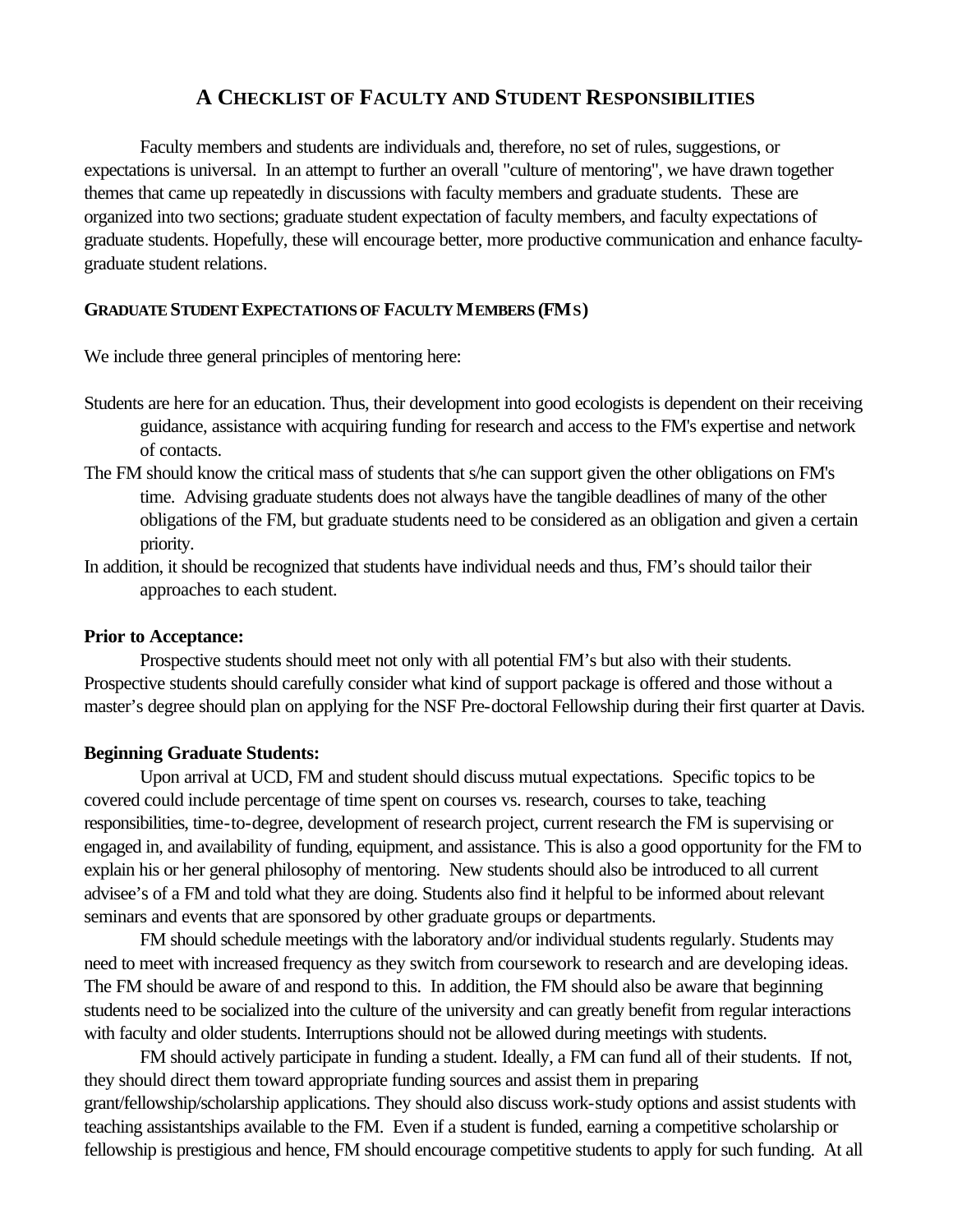times, the FM should be aware of the status of all of their students in terms of funding (what kind of funding are they receiving and for what duration?).

FM should be aware of students' analytical skills and should encourage students to strengthen skills in data analysis and project design, including assisting students in selecting applicable statistics and methods courses. FM should recognize that statistics courses may not be completely adequate for the data analysis planned and should assist in preparing the student for 'real-world' analysis.

Where possible, FM should arrange for 1st- or 2nd-year students without a defined research project to assist higher level students, or to work on a small-scale project of their own. This provides an opportunity to answer a simple question while exposing them to current techniques and questions in their field. Small projects are also great confidence builders for students who have not been previously engaged in research. Such arrangements would need to take into consideration the courseload of the student.

#### **Moving From Coursework to Dissertation Research:**

Many students would like to choose their research project but would like to do so with the guidance of their Major Professor. A major responsibility of the FM is to insure that the project is theoretically sound and physically feasible given the time and money constraints under which it will occur and the ultimate degree goal of the student. The FM should be continually evaluating the project with the student and should be willing to assist the student in changing its direction if the current path seems fruitless. He or she should also remember that the costs of pursuing an ambitious but risky project may be higher for the student than for him/herself. The FM should also be aware that it may be (subconsciously) tempting to keep a good student here at Davis for a longer period of time than is beneficial for the student, and thus the FM should be careful about diverting such students with extra projects.

The FM should discuss with the student the project time frame, equipment and supply requirements, assistance (funding and people power) available, publications/manuscripts to result from it, and possible collaborations, along with suggesting previous articles to read or people to contact for more information. Authorship should be discussed explicitly at the beginning of any collaborative project. As the project proceeds, FM should be available for advice on data analysis, interpretation of research results, and manuscript preparation. The FM should also help students build a network of research contacts, suggesting experts in the field that the student can contact and introducing the student to other participants at meetings.

FM should participate in choosing students' committee members and, as the chair of the guidance and dissertation/thesis committees, should be aware of whether meetings are occurring at an appropriate frequency (on at least an annual basis prior to the annual progress report process). If not, they should inform the student of this lapse.

FM should inform students in a timely fashion on matters of meetings, research opportunities, funding, and long-term absences (e.g. sabbaticals). On the issues of funding and long-term absences, a timely manner is a matter of some months so that students can attempt to find funding if necessary, and can arrange their research and academic schedules to conform to their advisor's absence. FM should also inform students of their lack of availability due to travel, looming deadlines, etc.

### **Preparing for the Job Market:**

FM should know what the student plans to do after graduation and should encourage participation in activities that will increase the student's marketability. The FM can help to develop presentation skills by having students present their research at lab meetings or AOE seminars on at least an annual basis after students have begun collecting data. In addition, FMs can greatly assist students by helping them obtain funds to present their research at professional meetings, and by assisting them with preparation of their poster or platform presentation. If possible, FM should give students the opportunity to referee journal articles.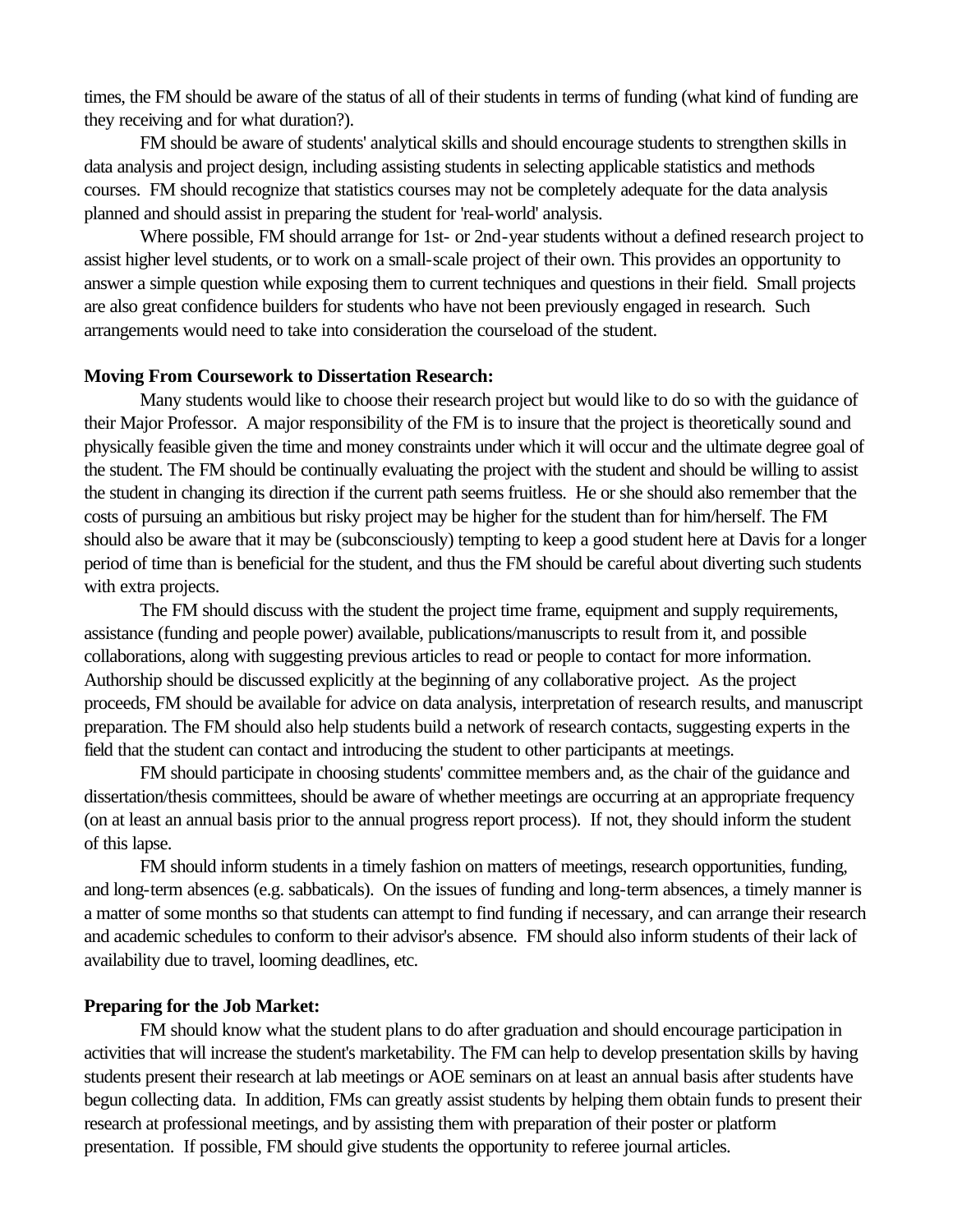FM should require that the student has some experience writing applications for funding given the future likelihood that the student will need to apply for support in their next position. The FM should review students' funding applications, manuscripts, etc. and should write letters in support of their students. FM should suggest other reviewers for manuscripts, etc. if appropriate.

#### **FACULTY EXPECTATIONS OF GRADUATE STUDENTS**

#### **Some general principles include:**

- Students should remember that they are responsible for their education, and should make every effort to be informed about relevant university policies, research and funding opportunities, etc. Students should also realize that it is to their own advantage to follow the graduate group rules (e.g. scheduling committee meetings, filing progress reports, etc.) since these are written with the students' best interests in mind. In addition, following the rules can be a way for students' to gain faculty attention.
- Students should respect the other obligations that their major professor has. Students should try to avoid ASAP requests, and utilize methods of communication that are most effective for keeping faculty members updated on needs and deadlines on a regular basis while being somewhat unintrusive (e.g. via e-mail).
- Students should communicate their needs to FM's. The earlier on in the program that a student can communicate to the FM what additional help they need, the better the prospects for a productive faculty-student relationship.

#### **Beginning Graduate Students:**

Students should have expectations for their degree program and should discuss these with the faculty member soon after starting, and during the course of the program. Topics could include percentage of time spent on courses vs. research, courses to take, teaching responsibilities, time-to-degree, ideas for research, availability of funding, equipment and assistance in general terms, career goals, and skills they expect to learn.

Students should remain informed on issues pertaining to their academic program and should act to make progress in that program. They should be aware of classes they need to take, deadlines for registration, formfiling and qualifying examinations, and what GGE and AOE requirements they are expected to have fulfilled at the end of each year in the program. Students should be responsible for requesting faculty to serve on their committees and for organizing committee meetings at appropriate intervals. They are also responsible for learning what is required of them on qualifying and/or thesis exams.

Students should initiate meetings with major professors when necessary. It is the responsibility of the student to keep the faculty member informed of matters that occur between regularly scheduled meetings and need to be discussed. Students should attend lab meetings in order to maintain relationships with the major professor and other students in the laboratory. Students should make a presentation of their research at laboratory meetings to practice for professional meetings, and to gain new insight into interpretation of their results. If serving as spectators, students should offer their opinions and advice to presenters. Both inside and outside the laboratory meeting, interacting with other students and discussing work could provide a more fruitful approach to research. In addition, students should participate in coursework, journal clubs, workshops and/or additional lab work that strengthen their knowledge of the methodology and common statistical analyses used in their field.

Students should come to an understanding with their major professor regarding funding. If funding is not guaranteed, they should attempt to share the funding responsibility with the faculty member. This mainly entails applying for appropriate funding when available and filing the forms that allow a student to be eligible for federal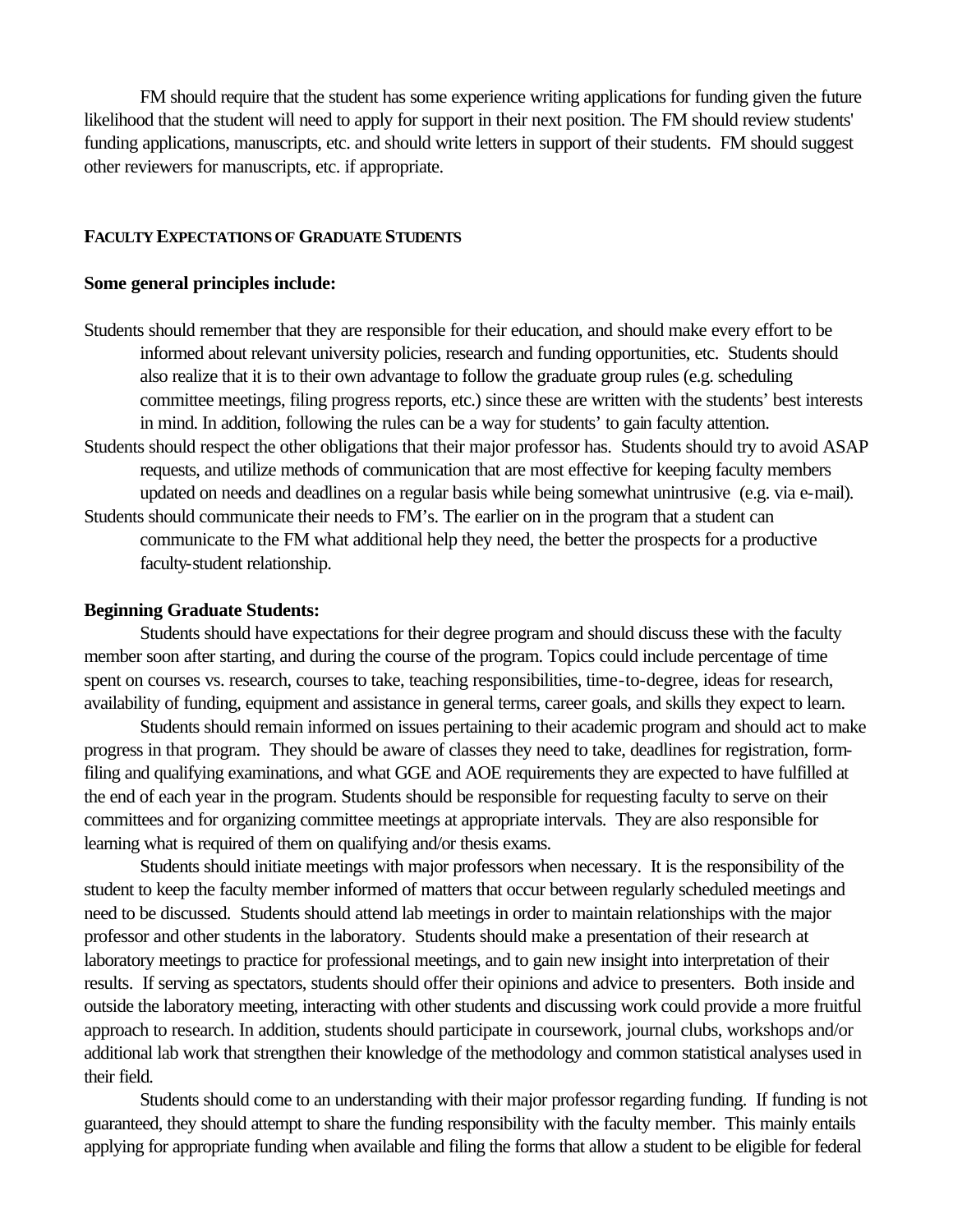financial aid. Both the student and faculty member should be searching for funding opportunities in this situation and the student should apply for those funds suggested by the faculty member. The student should be willing to teach under most circumstances and should pursue positions in departments where they are qualified. Students should recognize that teaching in excess of two quarters per year may have a deleterious effect on progress to degree but that the student may be asked to do so under a funding deficit. Either the student or faculty member should keep track of work-study possibilities. If a faculty member suggests that a funded student apply for funding because it will enhance the student's reputation or will aid the faculty member with future funding deficits, the student should do so with the understanding that their previous funding is not forfeit if they are unsuccessful.

Students should realize the importance of remaining within their faculty member's area of expertise in order to maximize opportunities for both successful funding and research projects. Faculty members with funding opportunities in the forms of RA's, etc. are often limited by the granting agency in terms of how they can apply them. Therefore, students should recognize these limitations and understand that it may be best if they formulate a reasonable research project under the umbrella of an already funded or soon-to-be funded proposal. Another possibility is that the student, working within the faculty member's area of interest, formulates a grant application with the faculty member. The further a student strays from the major professor's area, the less likely they will receive much-needed help from the professor (beyond funding) and the more likely they will be unable to integrate into the structure of the laboratory.

#### **Moving From Coursework to Dissertation Research:**

Students should take the initiative when developing a research project. Individual students and major professors will make their own arrangements but students should realistically initiate work on the research project before finishing coursework. Students should develop ideas for research and complete preliminary literature searches to determine a viable project. The student should involve the major professor in determining which ideas should be developed further given the current state of the field, equipment and funding availability, and the expected time to degree. Students should be responsible for designing the project and determining methodology with the assistance of the major professor. At the same time, students should be mindful of their own best interests and be cautious about taking on projects that have a high chance of failure however glamorous. Similarly, they should be wary of taking on extra projects that delay their graduation, or, of being pushed into taking oral qualifying exams before they are ready.

As research progresses, students should keep current with developments in their field and they should regularly update and request feedback from major professors. They should also be aware that initial estimates of the time required for data analysis and write up of the dissertation are always far too short. For this reason, they should be receptive to the FM's comments in this regard, and should be willing to meet intermediate deadlines imposed by the FM.

More advanced students should be willing to act as a resource for newer students in their laboratory. By acting as a co-mentor to newer students, students will be participating in a teaching experience and exposing themselves to potentially new and different angles on research and theory in their field.

#### **Preparing for the Job Market:**

Students should collaborate with others (students or faculty) when appropriate. Working with others in one's field will most likely enhance the research being conducted and will set the groundwork for future contacts and networking. Students should also seek out the advice of outside experts in their field for the reasons listed above and should present their research at local and/or national meetings of professional societies.

It is critical that students make all possible efforts to complete the dissertation/thesis before departing UC Davis for another position. Along the same lines, students should attempt to prepare their dissertation for publication prior to starting a new position, or submit manuscripts as each piece of research is completed rather